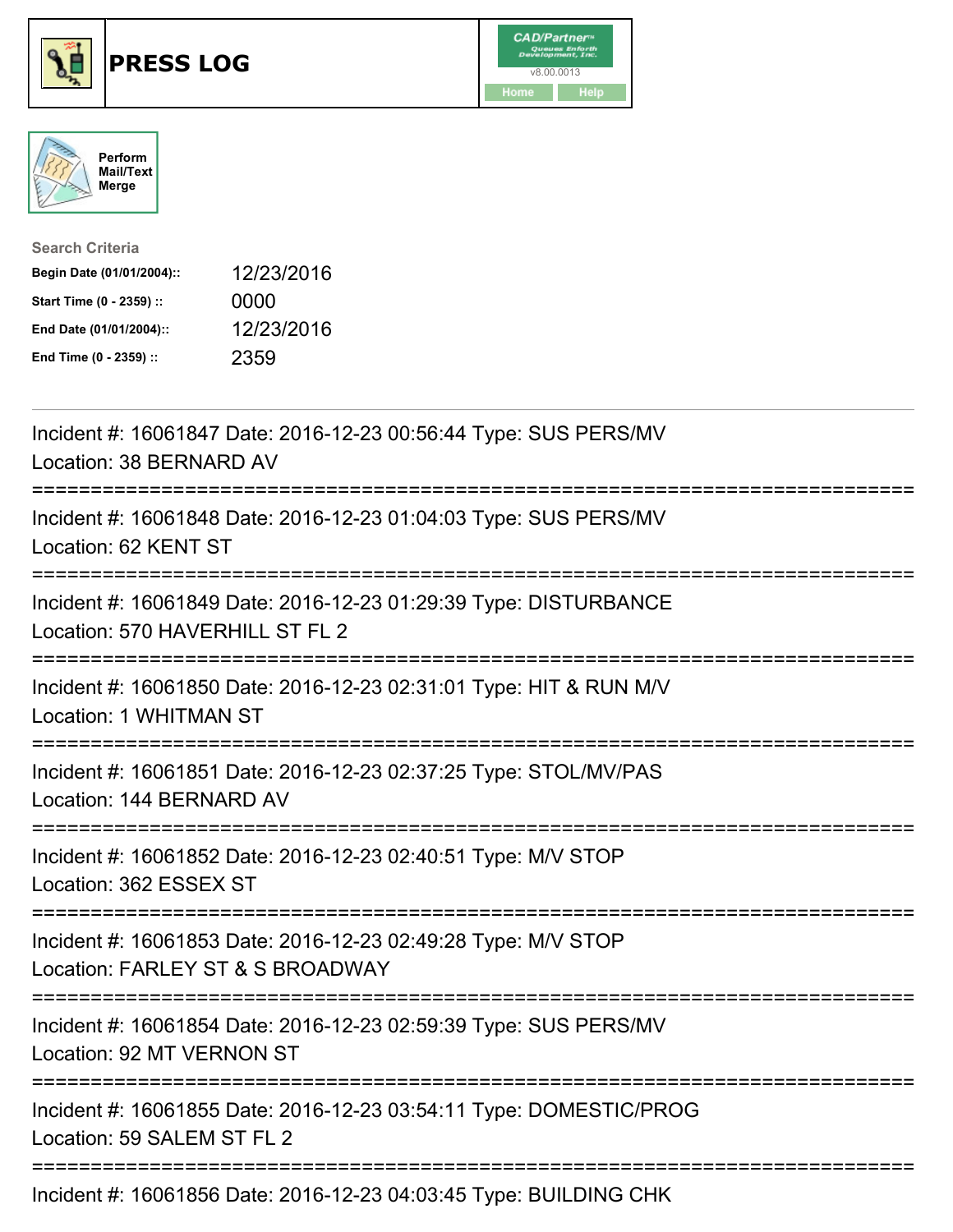| Location: SANTO DOMINGO SHIPPING / 660 ESSEX ST                                                                                               |
|-----------------------------------------------------------------------------------------------------------------------------------------------|
| Incident #: 16061857 Date: 2016-12-23 04:12:01 Type: M/V STOP<br>Location: BROADWAY & HAVERHILL ST<br>.===================                    |
| Incident #: 16061858 Date: 2016-12-23 04:23:14 Type: CK WELL BEING<br>Location: 640 HAVERHILL ST                                              |
| Incident #: 16061859 Date: 2016-12-23 04:33:44 Type: ALARMS<br>Location: CEDAR CENTER / 37 CEDAR ST                                           |
| Incident #: 16061860 Date: 2016-12-23 05:14:36 Type: UNWANTEDGUEST<br>Location: 63 MYRTLE ST                                                  |
| Incident #: 16061861 Date: 2016-12-23 06:29:50 Type: ALARM/BURG<br>Location: RUIZ RESIDENCE / 157 SARATOGA ST<br>---------------------------- |
| Incident #: 16061862 Date: 2016-12-23 07:23:22 Type: STOL/MV/PAS<br>Location: 181 CHESTNUT ST                                                 |
| Incident #: 16061863 Date: 2016-12-23 07:44:22 Type: M/V STOP<br>Location: BROADWAY & CROSS ST                                                |
| Incident #: 16061864 Date: 2016-12-23 07:45:16 Type: M/V STOP<br><b>Location: MERRIMACK ST</b>                                                |
| Incident #: 16061865 Date: 2016-12-23 07:55:27 Type: M/V STOP<br>Location: 82 BRADFORD ST                                                     |
| Incident #: 16061866 Date: 2016-12-23 08:08:11 Type: ALARM/BURG<br>Location: ELITE LOUNGE / 336 COMMON ST                                     |
| Incident #: 16061869 Date: 2016-12-23 08:26:04 Type: KEEP PEACE<br>Location: 85 NESMITH ST                                                    |
| Incident #: 16061867 Date: 2016-12-23 08:27:36 Type: ALARMS<br>Location: 5 STAR PLATING / 7A BROADWAY                                         |
| Incident #: 16061868 Date: 2016-12-23 08:30:35 Type: TOW/REC/STOL<br>Location: 6 GRAFTON ST                                                   |
| Incident #: 16061870 Date: 2016-12-23 08:32:00 Type: M/V STOP                                                                                 |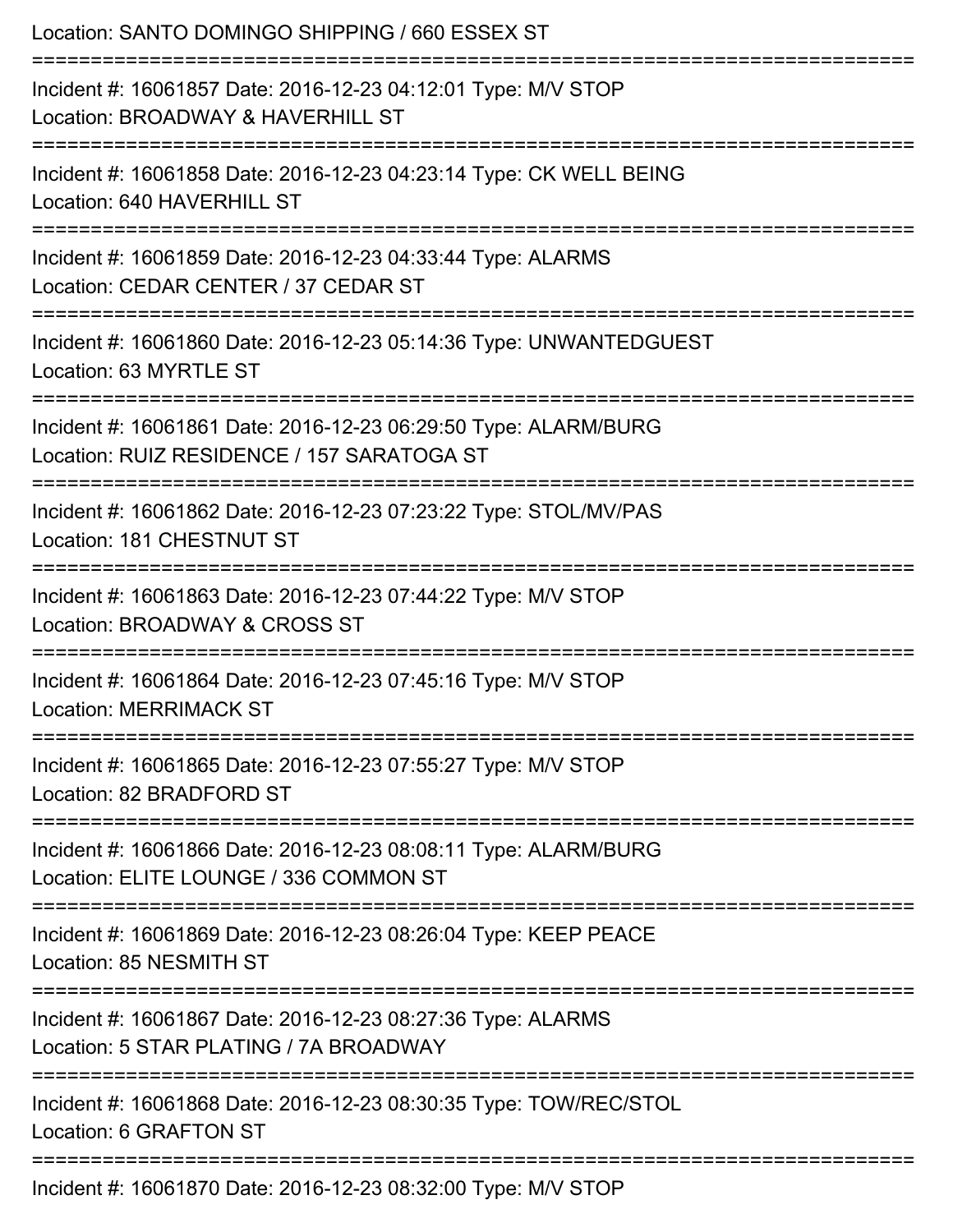| Incident #: 16061871 Date: 2016-12-23 08:35:01 Type: ALARM/BURG<br>Location: LA NATIONAL / 233 BROADWAY                |
|------------------------------------------------------------------------------------------------------------------------|
| Incident #: 16061872 Date: 2016-12-23 08:35:39 Type: M/V STOP<br>Location: ANDOVER ST & NEWTON ST                      |
| Incident #: 16061873 Date: 2016-12-23 08:40:57 Type: M/V STOP<br>Location: BROADWAY & METHUEN ST                       |
| Incident #: 16061874 Date: 2016-12-23 08:46:03 Type: MAL DAMAGE<br>Location: 6A SALEM ST                               |
| Incident #: 16061875 Date: 2016-12-23 08:53:17 Type: M/V STOP<br>Location: AMESBURY ST & COMMON ST                     |
| Incident #: 16061876 Date: 2016-12-23 08:55:13 Type: HIT & RUN M/V<br>Location: DUDA, JOHN + SON'S / 19 BENNETT ST     |
| Incident #: 16061877 Date: 2016-12-23 09:03:38 Type: MAL DAMAGE<br>Location: 18 MELROSE ST                             |
| Incident #: 16061878 Date: 2016-12-23 09:26:04 Type: ALARM/BURG<br>Location: PORTUGUESE A SALAZAR CLUB / 2 SARATOGA ST |
| Incident #: 16061879 Date: 2016-12-23 09:47:49 Type: HIT & RUN M/V<br>Location: 7 TRENTON ST                           |
| Incident #: 16061880 Date: 2016-12-23 09:54:02 Type: M/V STOP<br>Location: LYNN ST & S UNION ST                        |
| Incident #: 16061881 Date: 2016-12-23 09:58:34 Type: CK WELL BEING<br>Location: AMESBURY ST & COMMON ST                |
| Incident #: 16061882 Date: 2016-12-23 10:03:28 Type: ALARM/BURG<br>Location: 205 BROADWAY                              |
| Incident #: 16061883 Date: 2016-12-23 10:05:59 Type: COURT DOC SERVE<br>Location: 17 PLATT ST                          |
| Incident #: 16061884 Date: 2016-12-23 10:09:27 Type: M/V STOP                                                          |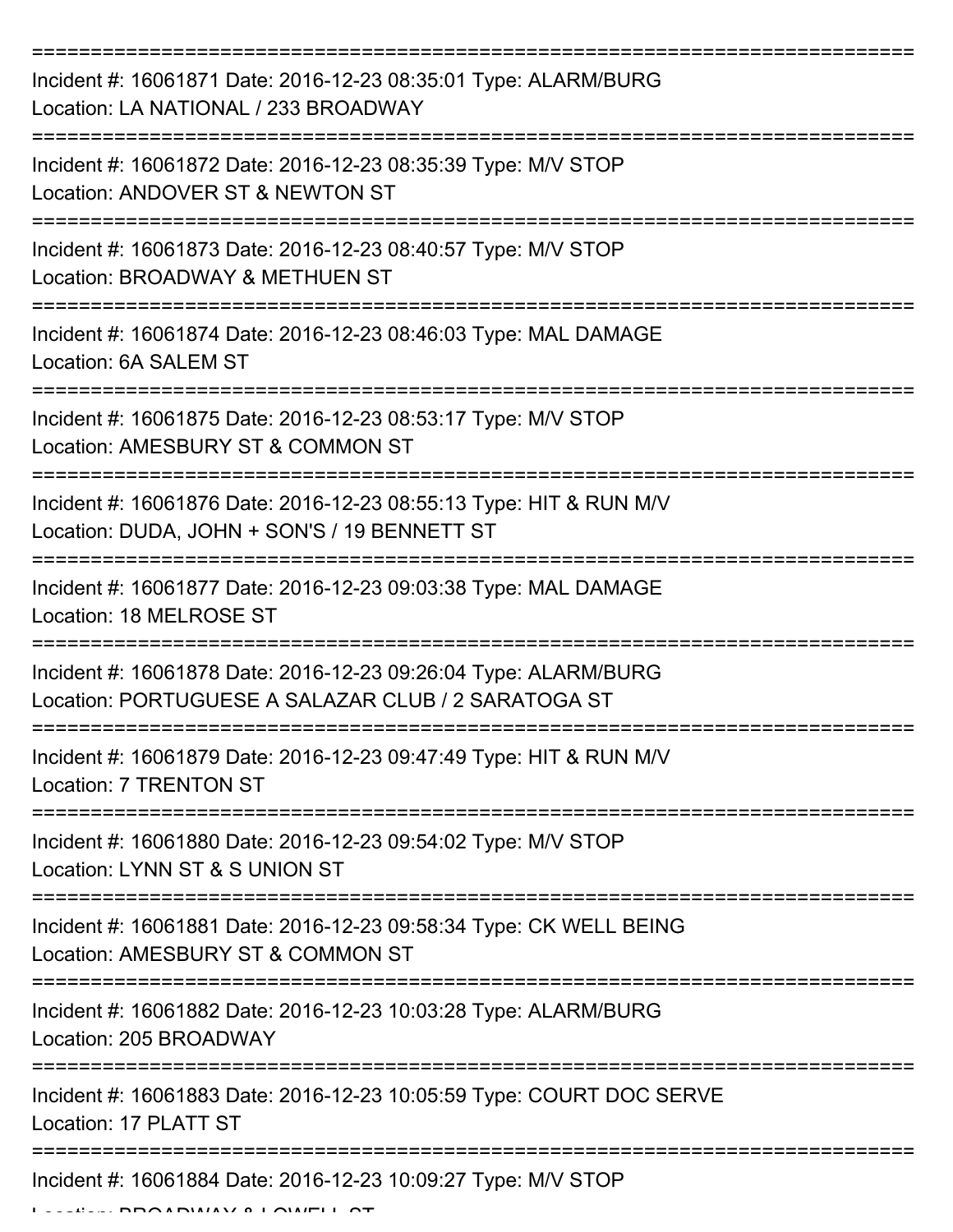| Incident #: 16061885 Date: 2016-12-23 10:16:27 Type: INVESTIGATION<br>Location: 18 MELROSE ST                                             |
|-------------------------------------------------------------------------------------------------------------------------------------------|
| Incident #: 16061886 Date: 2016-12-23 10:20:24 Type: M/V STOP<br>Location: BROADWAY & CONCORD ST                                          |
| Incident #: 16061887 Date: 2016-12-23 10:21:38 Type: M/V STOP<br>Location: 273 S UNION ST                                                 |
| Incident #: 16061888 Date: 2016-12-23 10:22:59 Type: M/V STOP<br>Location: BROADWAY & LOWELL ST                                           |
| Incident #: 16061889 Date: 2016-12-23 10:25:00 Type: CK WELL BEING<br>Location: 62 CENTRE ST FL 1                                         |
| ==================================<br>Incident #: 16061890 Date: 2016-12-23 10:29:21 Type: M/V STOP<br>Location: FALMOUTH ST & S UNION ST |
| Incident #: 16061891 Date: 2016-12-23 10:29:58 Type: M/V STOP<br>Location: BROADWAY & VALLEY ST                                           |
| Incident #: 16061892 Date: 2016-12-23 10:31:04 Type: AUTO ACC/NO PI<br>Location: 25 MARSTON ST FL 1                                       |
| Incident #: 16061893 Date: 2016-12-23 10:33:02 Type: M/V STOP<br>Location: 19 MT VERNON ST                                                |
| Incident #: 16061894 Date: 2016-12-23 10:35:31 Type: M/V STOP<br>Location: BROADWAY & CONCORD ST                                          |
| Incident #: 16061895 Date: 2016-12-23 10:36:57 Type: M/V STOP<br>Location: INMAN ST & S BROADWAY                                          |
| Incident #: 16061896 Date: 2016-12-23 10:38:39 Type: SHOPLIFTING<br>Location: 73 WINTHROP AV                                              |
| Incident #: 16061897 Date: 2016-12-23 10:42:00 Type: M/V STOP<br>Location: BROADWAY & METHUEN ST                                          |
| Incident #: 16061898 Date: 2016-12-23 10:47:08 Type: STOL/MV/PAS                                                                          |

Location: 197 LAMDENICE CT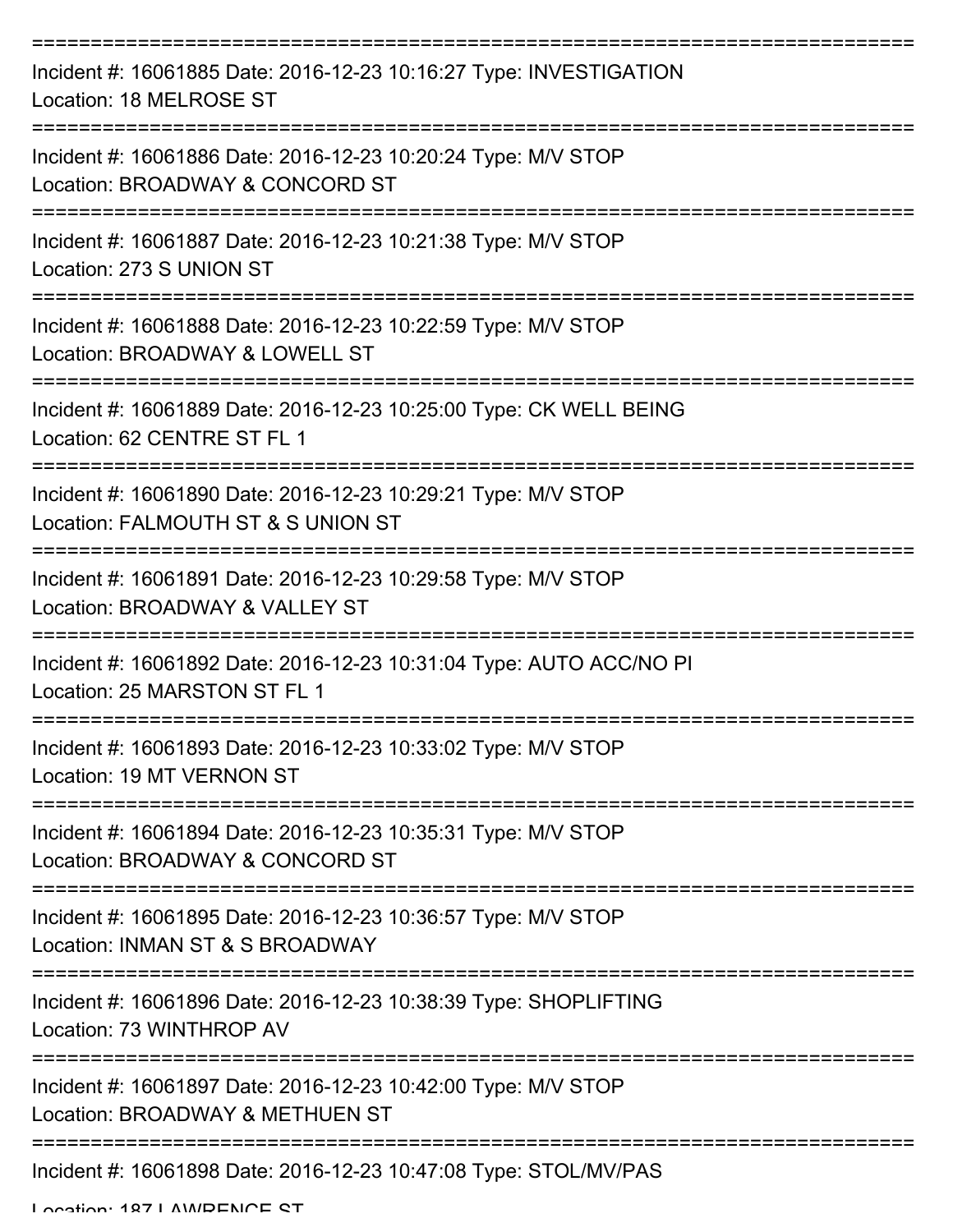| Incident #: 16061899 Date: 2016-12-23 11:00:48 Type: M/V STOP<br>Location: CAMBRIDGE ST & WINTHROP AV |
|-------------------------------------------------------------------------------------------------------|
| Incident #: 16061900 Date: 2016-12-23 11:04:28 Type: COURT DOC SERVE<br>Location: 27 SPRINGFIELD ST   |
| Incident #: 16061901 Date: 2016-12-23 11:10:51 Type: M/V STOP<br>Location: BROADWAY & CONCORD ST      |
| Incident #: 16061902 Date: 2016-12-23 11:11:36 Type: AUTO ACC/PI<br>Location: 10 WINTHROP AV          |
| Incident #: 16061903 Date: 2016-12-23 11:12:07 Type: M/V STOP<br>Location: BROADWAY & LOWELL ST       |
| Incident #: 16061904 Date: 2016-12-23 11:13:31 Type: M/V STOP<br>Location: 113 HIGH ST                |
| Incident #: 16061905 Date: 2016-12-23 11:16:39 Type: M/V STOP<br>Location: BROADWAY & CONCORD ST      |
| Incident #: 16061906 Date: 2016-12-23 11:17:41 Type: 209A/SERVE<br>Location: 63 MYRTLE ST             |
| Incident #: 16061907 Date: 2016-12-23 11:19:32 Type: M/V STOP<br>Location: BROADWAY & LOWELL ST       |
| Incident #: 16061908 Date: 2016-12-23 11:24:00 Type: 209A/SERVE<br>Location: 8 WINSLOW PL             |
| Incident #: 16061909 Date: 2016-12-23 11:27:18 Type: M/V STOP<br>Location: BROADWAY & LOWELL ST       |
| Incident #: 16061910 Date: 2016-12-23 11:30:20 Type: M/V STOP<br>Location: BROADWAY & PARK ST         |
| Incident #: 16061913 Date: 2016-12-23 11:32:57 Type: LOST PROPERTY<br><b>Location: LAWRENCE ST</b>    |
| Incident #: 16061911 Date: 2016-12-23 11:33:07 Type: 209A/SERVE<br>Location: 4C OREGON AV             |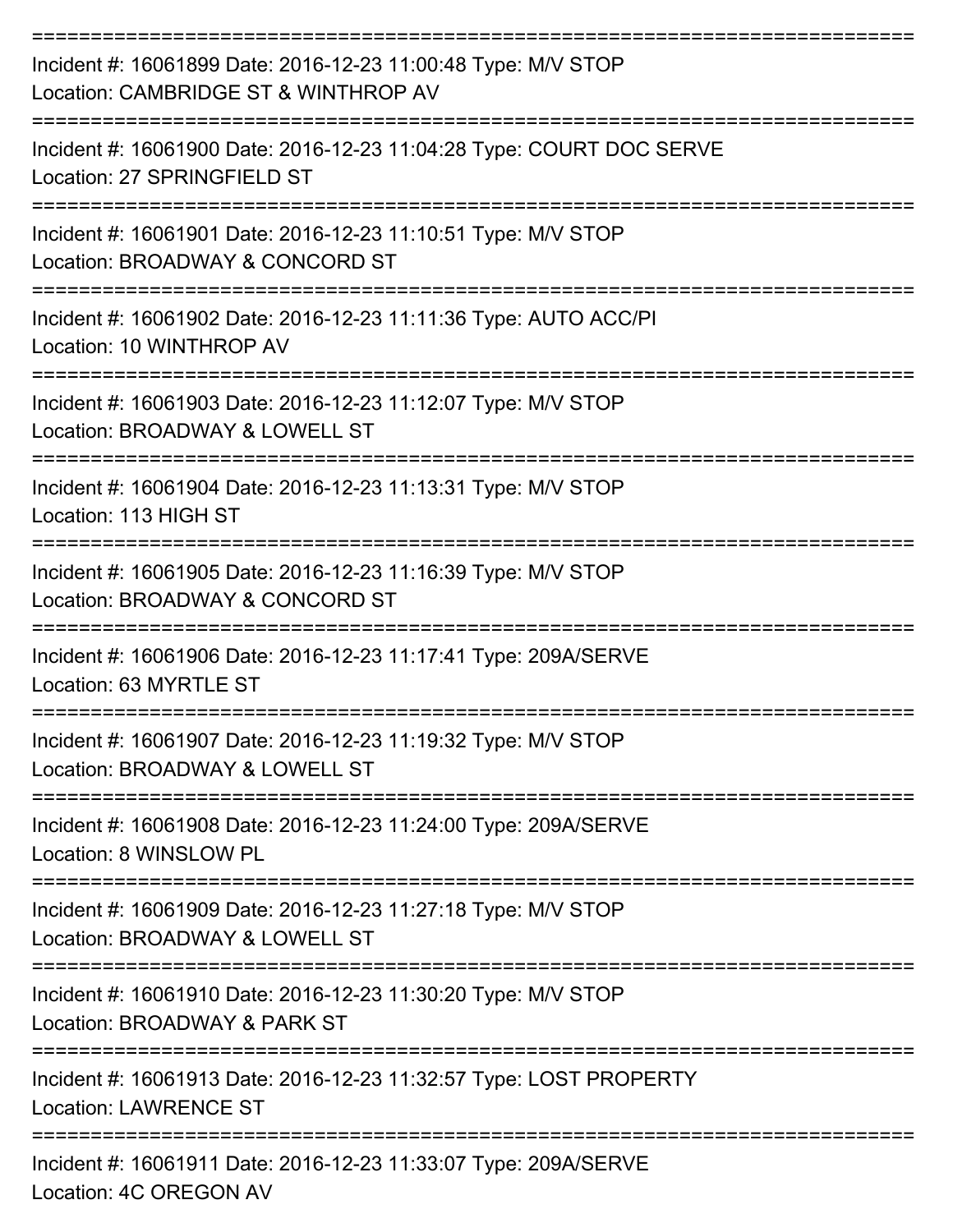| Incident #: 16061912 Date: 2016-12-23 11:33:46 Type: M/V STOP<br>Location: BROADWAY & LOWELL ST                                   |
|-----------------------------------------------------------------------------------------------------------------------------------|
| :=========================<br>Incident #: 16061914 Date: 2016-12-23 11:35:56 Type: WARRANT SERVE<br>Location: 340 HAVERHILL ST #6 |
| Incident #: 16061915 Date: 2016-12-23 11:40:47 Type: M/V STOP<br>Location: BROADWAY & LOWELL ST<br>============================== |
| Incident #: 16061916 Date: 2016-12-23 11:43:47 Type: THREATS<br>Location: 462 HAVERHILL ST                                        |
| Incident #: 16061917 Date: 2016-12-23 11:48:23 Type: M/V STOP<br>Location: FRONT ST & S BROADWAY                                  |
| Incident #: 16061918 Date: 2016-12-23 11:49:51 Type: M/V STOP<br>Location: BROADWAY & LOWELL ST                                   |
| :2222222222222222222<br>Incident #: 16061919 Date: 2016-12-23 12:04:28 Type: WARRANT SERVE<br>Location: 96 NEWTON ST              |
| Incident #: 16061920 Date: 2016-12-23 12:14:29 Type: MV/BLOCKING<br>Location: CAMBRIDGE ST & WINTHROP AV                          |
| Incident #: 16061921 Date: 2016-12-23 12:18:21 Type: AUTO ACC/NO PI<br>Location: BENNINGTON ST & LAWRENCE ST                      |
| Incident #: 16061922 Date: 2016-12-23 12:27:53 Type: M/V STOP<br>Location: ANDOVER ST & BLANCHARD ST                              |
| Incident #: 16061923 Date: 2016-12-23 12:32:47 Type: M/V STOP<br>Location: 520 S UNION ST                                         |
| Incident #: 16061924 Date: 2016-12-23 12:38:07 Type: B&E/MV/PAST<br>Location: 431 S UNION ST                                      |
| Incident #: 16061925 Date: 2016-12-23 12:43:59 Type: SUS PERS/MV<br>Location: HANCOCK ST & MARSHALLS WY                           |
| Incident #: 16061926 Date: 2016-12-23 12:46:01 Type: M/V STOP<br><b>Location: 294 LAWRENCE ST</b>                                 |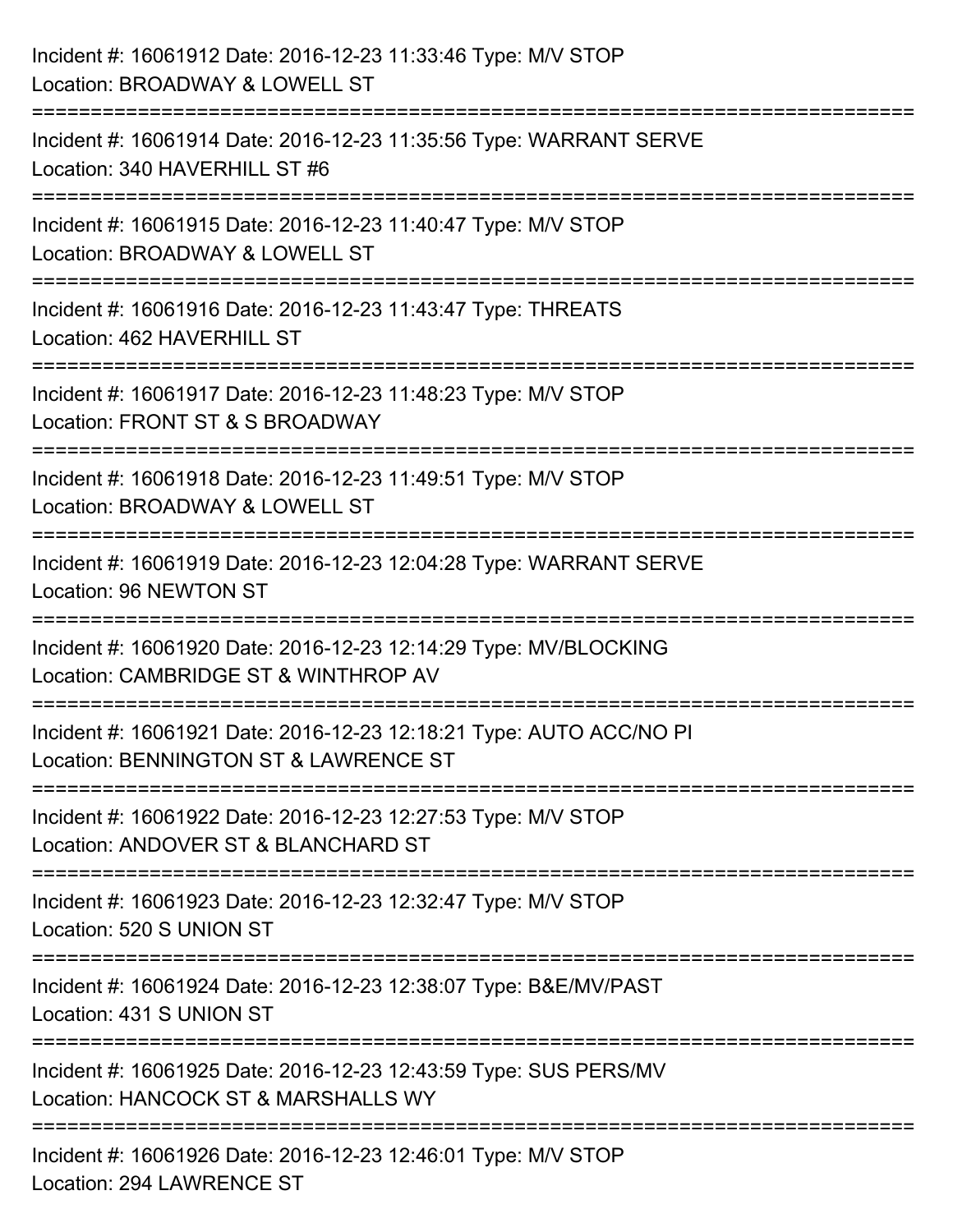| Incident #: 16061927 Date: 2016-12-23 12:46:35 Type: ALARM/BURG<br>Location: KINGDOM HALL / 35 FERRY ST                             |
|-------------------------------------------------------------------------------------------------------------------------------------|
| Incident #: 16061928 Date: 2016-12-23 13:05:38 Type: M/V STOP<br>Location: BROADWAY & HAVERHILL ST                                  |
| Incident #: 16061929 Date: 2016-12-23 13:07:27 Type: 209A/SERVE<br>Location: 96 BOWDOIN ST                                          |
| Incident #: 16061930 Date: 2016-12-23 13:12:06 Type: M/V STOP<br>Location: N PARISH RD & OSGOOD                                     |
| Incident #: 16061931 Date: 2016-12-23 13:13:16 Type: M/V STOP<br><b>Location: MEDFORD ST</b>                                        |
| Incident #: 16061932 Date: 2016-12-23 13:16:27 Type: M/V STOP<br>Location: 29 MELROSE ST                                            |
| Incident #: 16061933 Date: 2016-12-23 13:18:33 Type: M/V STOP<br>Location: 30 WINTHROP AV                                           |
| Incident #: 16061934 Date: 2016-12-23 13:23:33 Type: M/V STOP<br>Location: BROADWAY & LOWELL ST                                     |
| Incident #: 16061935 Date: 2016-12-23 13:36:49 Type: 911 HANG UP<br>Location: BENNINGTON ST & ERVING AV                             |
| Incident #: 16061936 Date: 2016-12-23 13:41:39 Type: ROBBERY PAST<br>Location: ONEIL PARK / OAK STREET                              |
| Incident #: 16061937 Date: 2016-12-23 13:56:39 Type: AUTO ACC/PED<br>Location: 1 GENERAL ST                                         |
| Incident #: 16061938 Date: 2016-12-23 14:01:42 Type: LARCENY/PAST<br>Location: CVS PHARMACY / 266 BROADWAY<br>===================== |
| Incident #: 16061939 Date: 2016-12-23 14:05:28 Type: M/V STOP<br>Location: BIRCHWOOD RD & LAWRENCE ST                               |
| Incident #: 16061940 Date: 2016-12-23 14:26:43 Type: MEDIC SUPPORT<br>Location: 94 S UNION ST                                       |

===========================================================================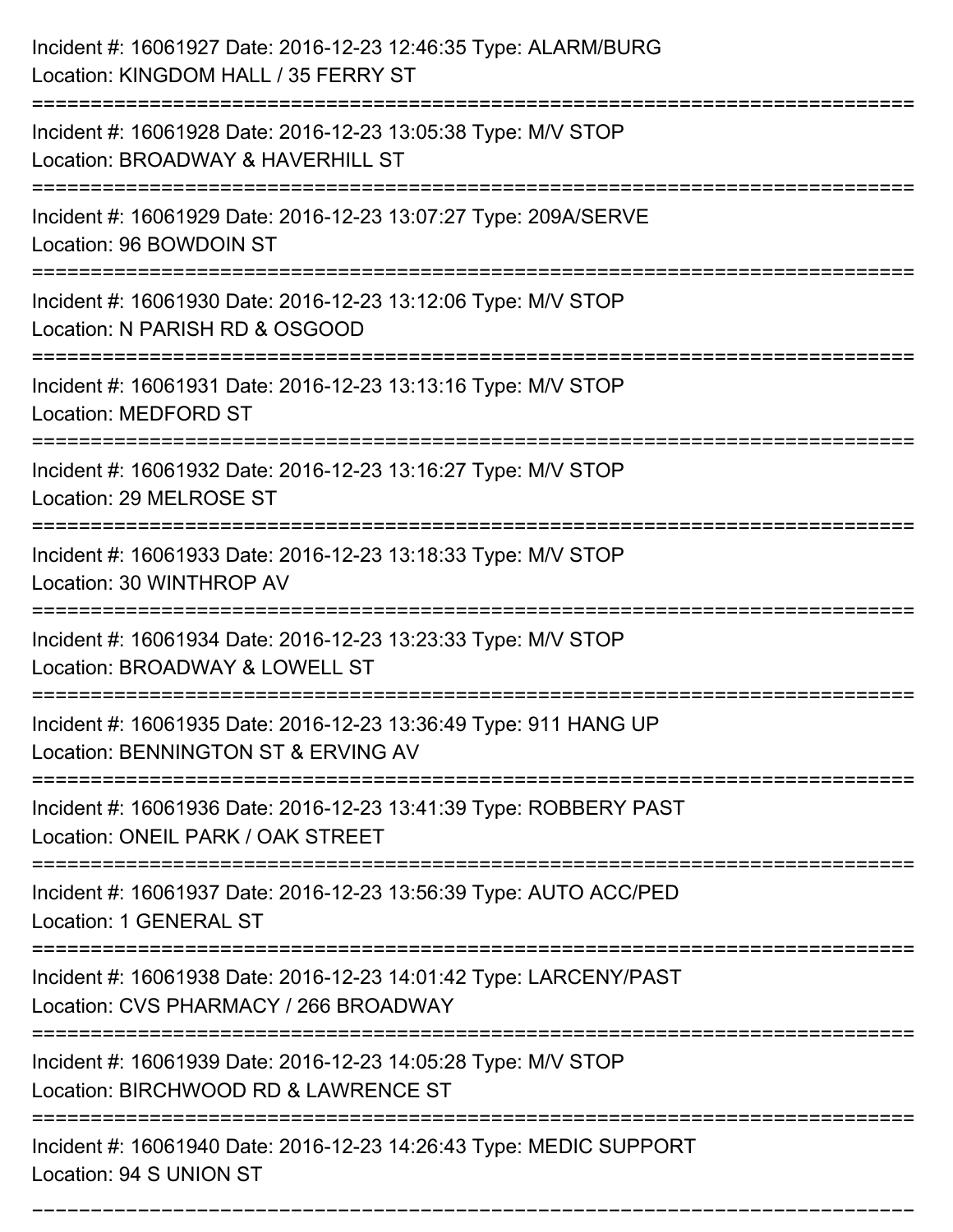| Incident #: 16061941 Date: 2016-12-23 14:36:39 Type: AUTO ACC/NO PI<br>Location: HAVERHILL ST & WHITE ST                         |
|----------------------------------------------------------------------------------------------------------------------------------|
| Incident #: 16061942 Date: 2016-12-23 14:49:31 Type: MAL DAMAGE<br>Location: 35 JEFFERSON ST                                     |
| Incident #: 16061943 Date: 2016-12-23 14:55:10 Type: MAL DAMAGE<br>Location: 700 ESSEX ST                                        |
| Incident #: 16061944 Date: 2016-12-23 15:06:58 Type: SUS PERS/MV<br>Location: 30 NEWBURY ST                                      |
| Incident #: 16061945 Date: 2016-12-23 15:21:00 Type: 209A/VIOLATION<br>Location: LAWRENCE ST & STEARNS AV                        |
| Incident #: 16061946 Date: 2016-12-23 15:40:15 Type: MEDIC SUPPORT<br>Location: 59 SPRINGFIELD ST #2ND<br>====================== |
| Incident #: 16061947 Date: 2016-12-23 16:08:47 Type: M/V STOP<br>Location: 184 PARK ST<br>:==============================        |
| Incident #: 16061948 Date: 2016-12-23 16:22:58 Type: M/V STOP<br>Location: HAMPSHIRE ST & LOWELL ST                              |
| Incident #: 16061949 Date: 2016-12-23 16:24:17 Type: M/V STOP<br>Location: HAMPSHIRE ST & VALLEY ST                              |
| Incident #: 16061950 Date: 2016-12-23 16:26:15 Type: DISORDERLY<br>Location: AMESBURY ST & COMMON ST                             |
| Incident #: 16061951 Date: 2016-12-23 16:35:02 Type: MEDIC SUPPORT<br>Location: 145 MAY ST                                       |
| Incident #: 16061952 Date: 2016-12-23 16:50:51 Type: ANIMAL COMPL<br>Location: 62 KENDALL ST                                     |
| Incident #: 16061953 Date: 2016-12-23 16:53:44 Type: ASSIST FIRE<br>Location: 17 N BOYLSTON ST                                   |
| Incident #: 16061954 Date: 2016-12-23 17:11:05 Type: B&E/PAST<br>Location: 340 HAVERHILL ST                                      |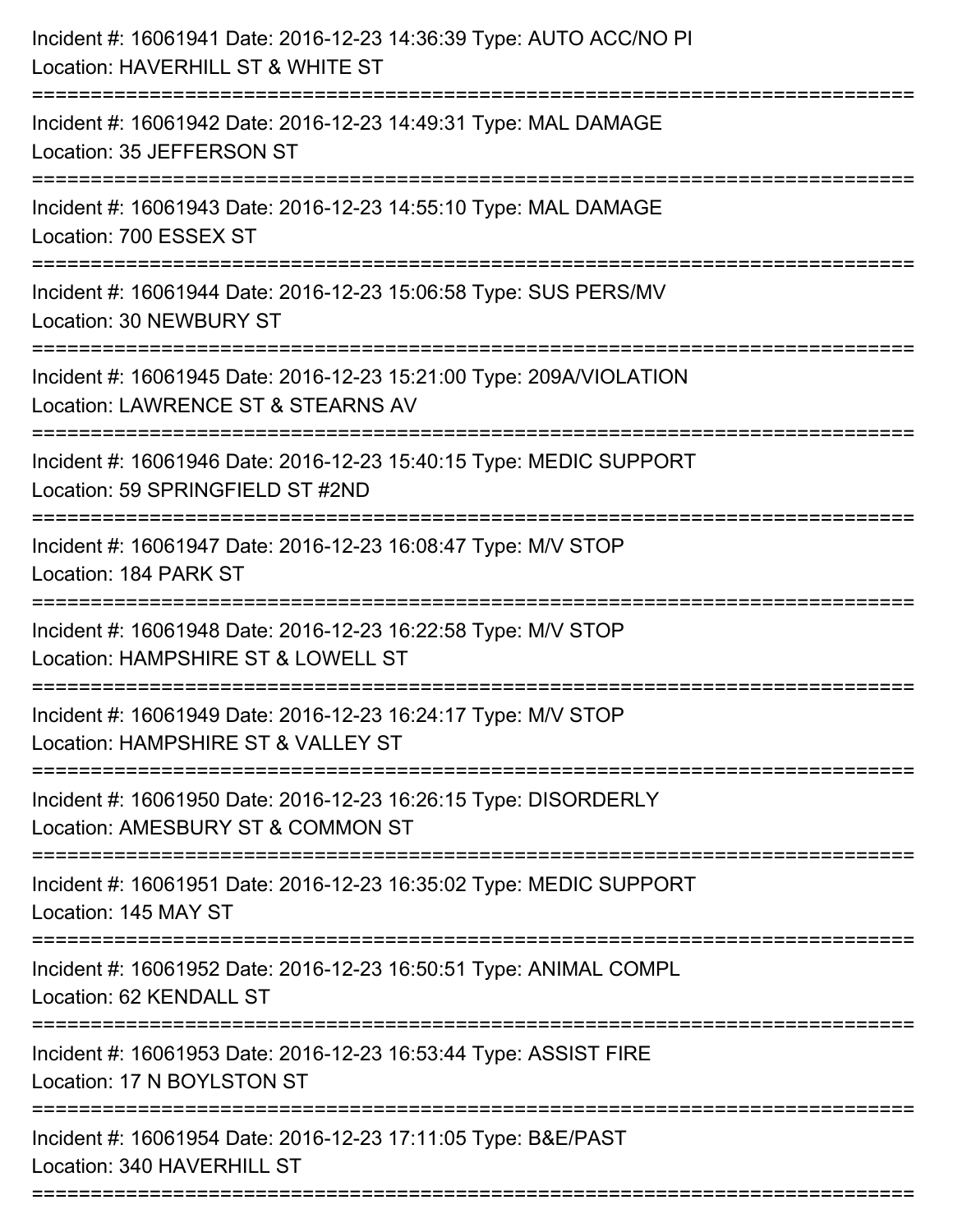Location: 3 NEWTON ST #8

| Incident #: 16061956 Date: 2016-12-23 17:22:16 Type: HIT & RUN M/V<br>Location: BROADWAY & ESSEX ST               |
|-------------------------------------------------------------------------------------------------------------------|
| Incident #: 16061957 Date: 2016-12-23 17:24:47 Type: LARCENY/PAST<br>Location: 92 BROADWAY                        |
| Incident #: 16061958 Date: 2016-12-23 17:29:35 Type: M/V STOP<br>Location: FRANKLIN ST & LOWELL ST                |
| Incident #: 16061959 Date: 2016-12-23 17:31:25 Type: M/V STOP<br>Location: LOWELL & AMESBURY                      |
| Incident #: 16061960 Date: 2016-12-23 17:31:29 Type: ALARM/BURG<br>Location: CITY HALL / 200 COMMON ST            |
| Incident #: 16061961 Date: 2016-12-23 17:35:54 Type: DISTURBANCE<br>Location: TEDESCHI / 3 BEACON ST              |
| Incident #: 16061962 Date: 2016-12-23 18:03:16 Type: M/V STOP<br><b>Location: BEACON &amp; STEVENS</b>            |
| Incident #: 16061963 Date: 2016-12-23 18:04:56 Type: M/V STOP<br>Location: HAMPSHIRE & LOWELL                     |
| Incident #: 16061964 Date: 2016-12-23 18:09:28 Type: STOL/MV/PAS<br>Location: 348 BROADWAY                        |
| Incident #: 16061965 Date: 2016-12-23 18:10:23 Type: M/V STOP<br>Location: BRADFORD ST & WINSLOW PL               |
| Incident #: 16061966 Date: 2016-12-23 18:10:54 Type: LOUD NOISE<br>Location: HAFFNER'S GAS STATION / 69 PARKER ST |
| Incident #: 16061967 Date: 2016-12-23 18:15:58 Type: M/V STOP<br>Location: HAVERHILL ST & MORTON ST               |
| Incident #: 16061968 Date: 2016-12-23 18:43:53 Type: NEIGHBOR PROB<br>Location: 104 JENNINGS ST FL 2ND            |
|                                                                                                                   |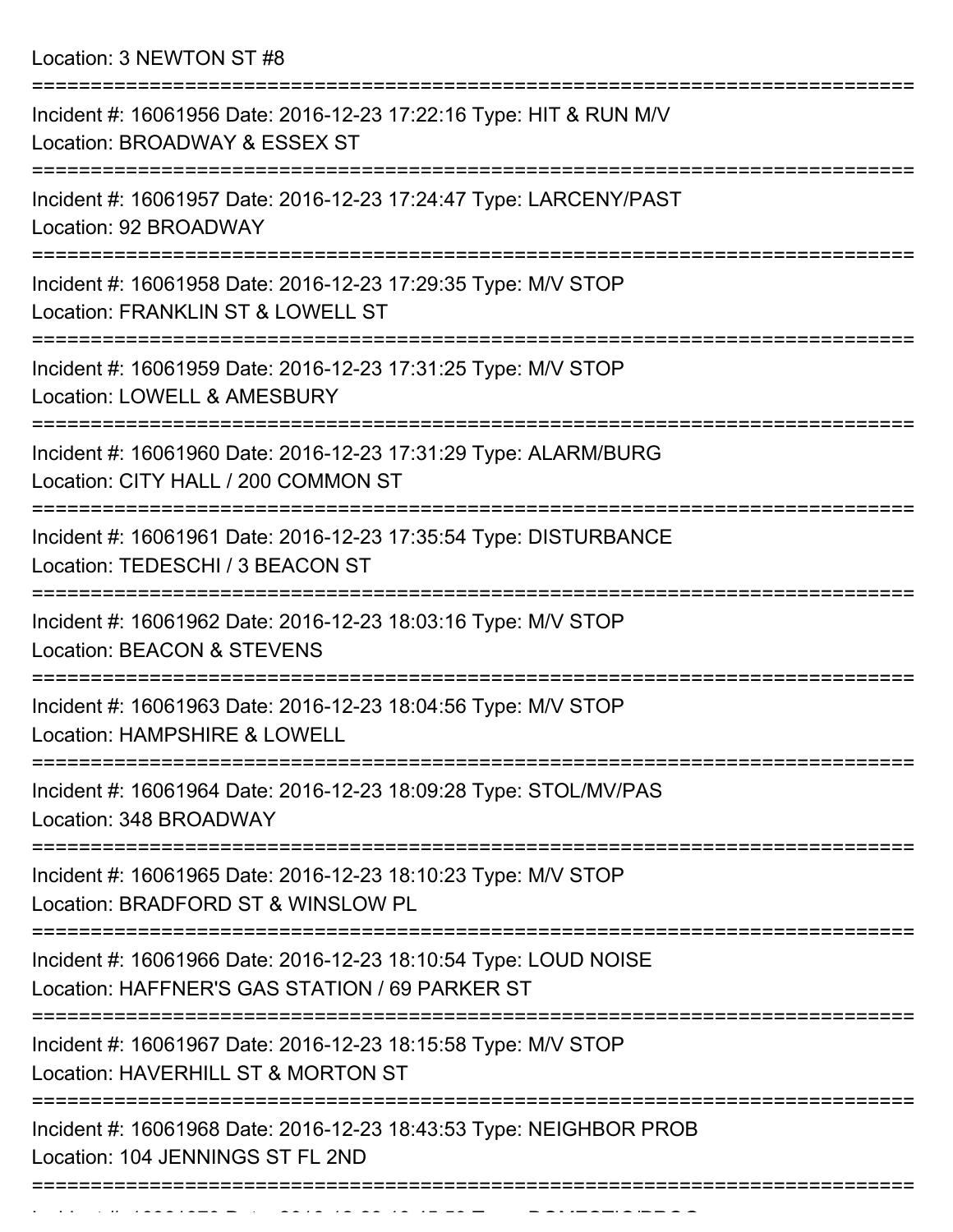Location: 6 TREMONT ST #1

| Incident #: 16061969 Date: 2016-12-23 18:46:45 Type: RECOV/STOL/MV<br>Location: 311 PARK ST                   |
|---------------------------------------------------------------------------------------------------------------|
| Incident #: 16061972 Date: 2016-12-23 18:57:41 Type: MV/BLOCKING<br>Location: CAMBRIDGE ST & WINTHROP AV      |
| Incident #: 16061971 Date: 2016-12-23 18:58:08 Type: NOISE ORD<br>Location: 264 E HAVERHILL ST #10            |
| Incident #: 16061973 Date: 2016-12-23 19:08:31 Type: LIC PLATE STO<br>Location: ERVING AV & WILMOT ST         |
| Incident #: 16061974 Date: 2016-12-23 19:11:33 Type: AUTO ACC/NO PI<br>Location: HANCOCK ST & SCHOOL ST       |
| Incident #: 16061975 Date: 2016-12-23 19:18:31 Type: ALARMS<br>Location: 13 NEWBURY ST                        |
| Incident #: 16061976 Date: 2016-12-23 19:24:54 Type: M/V STOP<br>Location: PHILLIPS & N. PARISH               |
| Incident #: 16061977 Date: 2016-12-23 19:26:34 Type: MV/BLOCKING<br>Location: 22 SAUNDERS ST                  |
| Incident #: 16061978 Date: 2016-12-23 19:29:08 Type: NOTIFICATION<br>Location: 46 SAUNDERS ST FL 1ST          |
| Incident #: 16061979 Date: 2016-12-23 19:38:41 Type: LOUD NOISE<br>Location: 69 PARKER ST                     |
| Incident #: 16061980 Date: 2016-12-23 19:39:33 Type: ALARM/BURG<br>Location: DIFO MULTI SERVICE / 132 S UNION |
| Incident #: 16061981 Date: 2016-12-23 19:48:51 Type: MEDIC SUPPORT<br>Location: 82 NESMITH ST                 |
| Incident #: 16061982 Date: 2016-12-23 19:53:01 Type: TRESPASSING<br>Location: 227 PARK ST #HALLWAY FL 3       |
|                                                                                                               |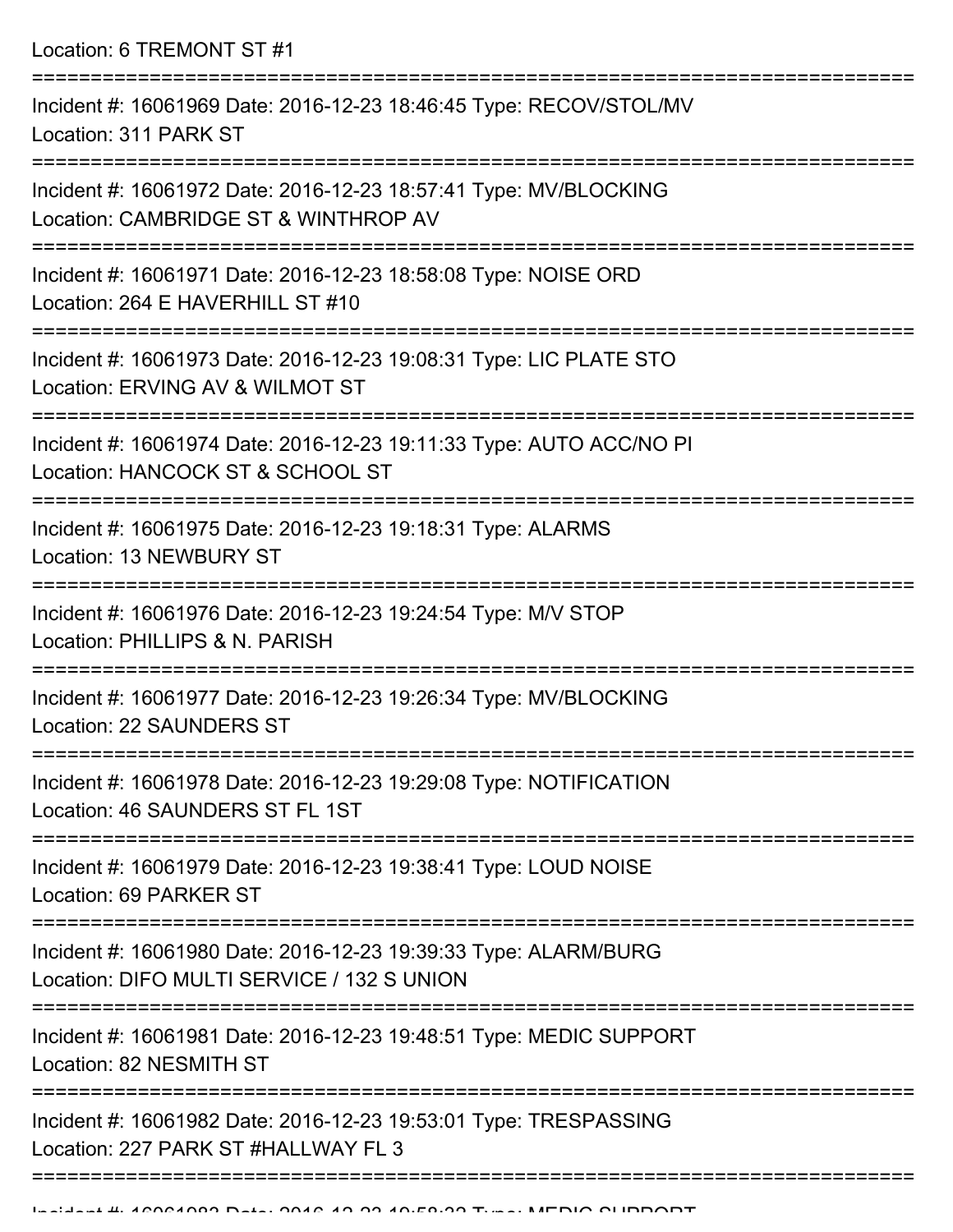| Location: 43 MORTON ST                                                                                                        |
|-------------------------------------------------------------------------------------------------------------------------------|
| Incident #: 16061984 Date: 2016-12-23 19:59:45 Type: M/V STOP<br>Location: 77 S. UNION                                        |
| Incident #: 16061985 Date: 2016-12-23 20:08:39 Type: 911 HANG UP<br>Location: 393 CHESTNUT ST #127                            |
| Incident #: 16061986 Date: 2016-12-23 20:16:33 Type: A&B PAST<br>Location: 59 BROOK ST FL 1                                   |
| Incident #: 16061987 Date: 2016-12-23 20:29:23 Type: EXTRA SURVEIL<br>Location: 35 LYNN ST                                    |
| Incident #: 16061988 Date: 2016-12-23 20:30:27 Type: LIC PLATE STO<br><b>Location: 21 DURANT ST</b>                           |
| Incident #: 16061989 Date: 2016-12-23 20:37:16 Type: LOST PROPERTY<br>Location: SAM'S FOOD STORE / 389 BROADWAY               |
| =========================<br>Incident #: 16061990 Date: 2016-12-23 20:39:38 Type: UNKNOWN PROB<br>Location: 60 SPRINGFIELD ST |
| Incident #: 16061991 Date: 2016-12-23 20:40:43 Type: AMBULANCE ASSSI<br>Location: 253 S UNION ST                              |
| Incident #: 16061992 Date: 2016-12-23 21:03:55 Type: HARASSMENT<br>Location: 4 LOGAN ST                                       |
| Incident #: 16061994 Date: 2016-12-23 21:09:25 Type: DOMESTIC/PROG<br>Location: SAUNDER CROSSING APARTMENTS / DIAMOND ST      |
| Incident #: 16061993 Date: 2016-12-23 21:09:32 Type: MEDIC SUPPORT<br>Location: 2 WASHINGTON ST #2                            |
| Incident #: 16061995 Date: 2016-12-23 21:25:41 Type: M/V STOP<br>Location: 37 ESSEX ST                                        |
| Incident #: 16061996 Date: 2016-12-23 21:38:57 Type: M/V STOP<br>Location: WINTHROP & 495                                     |

Incident #: 16061997 Date: 2016-12-23 21:47:15 Type: M/V STOP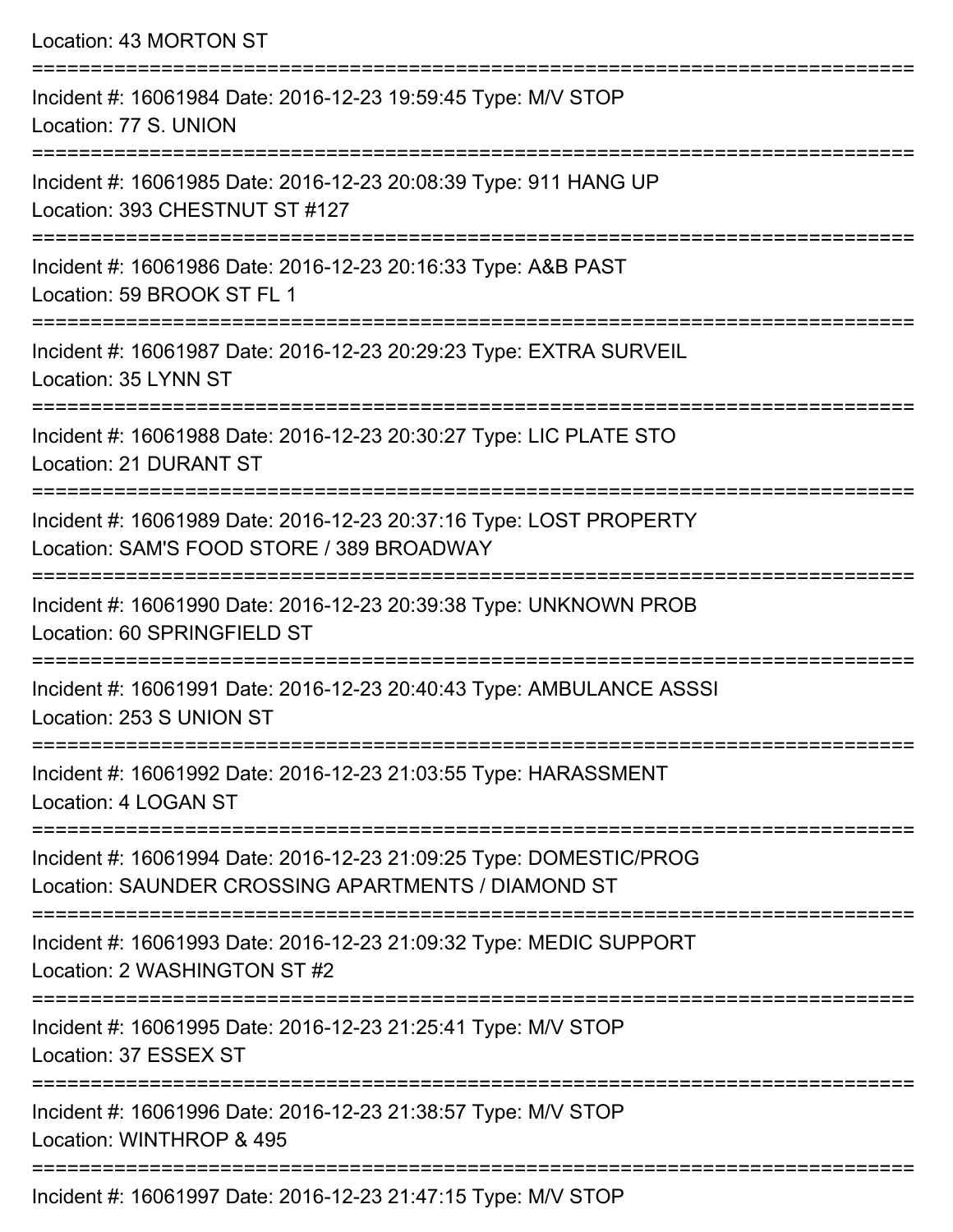| Incident #: 16061998 Date: 2016-12-23 21:54:17 Type: M/V STOP<br>Location: 90 GLENN ST                         |
|----------------------------------------------------------------------------------------------------------------|
| Incident #: 16061999 Date: 2016-12-23 22:03:06 Type: SPECIAL CHECK<br>Location: S COMMON PARK                  |
| Incident #: 16062000 Date: 2016-12-23 22:03:38 Type: M/V STOP<br>Location: HAFFNERS CAR WASH / 330 S BROADWAY  |
| Incident #: 16062001 Date: 2016-12-23 22:09:27 Type: SUICIDE ATTEMPT<br>Location: 39 BROOKFIELD ST #2          |
| Incident #: 16062002 Date: 2016-12-23 22:11:23 Type: HIT & RUN M/V<br>Location: 6 OAK ST                       |
| Incident #: 16062003 Date: 2016-12-23 22:12:00 Type: TENANT PROB<br>Location: 429B HOWARD ST                   |
| Incident #: 16062004 Date: 2016-12-23 22:33:21 Type: CK WELL BEING<br>Location: 143 S UNION ST                 |
| Incident #: 16062005 Date: 2016-12-23 22:38:08 Type: SPECIAL CHECK<br>Location: 2 MILL ST                      |
| Incident #: 16062006 Date: 2016-12-23 22:52:50 Type: ALARM/BURG<br>Location: Z & V MARKET INC / 273 S UNION ST |
| Incident #: 16062007 Date: 2016-12-23 22:57:03 Type: LARCENY/PAST<br>Location: JIM'S SUB SHOP / 268 S BROADWAY |
| Incident #: 16062008 Date: 2016-12-23 23:00:09 Type: DISTURBANCE<br>Location: 11 SUMMER ST #S206 FL 2          |
| Incident #: 16062009 Date: 2016-12-23 23:03:59 Type: HOME INVASION<br>Location: 101 S BOWDOIN ST               |
| Incident #: 16062010 Date: 2016-12-23 23:04:55 Type: DISTURBANCE<br>Location: 264 E HAVERHILL ST #7            |
| Incident #: 16062011 Date: 2016-12-23 23:25:53 Type: LOUD NOISE                                                |